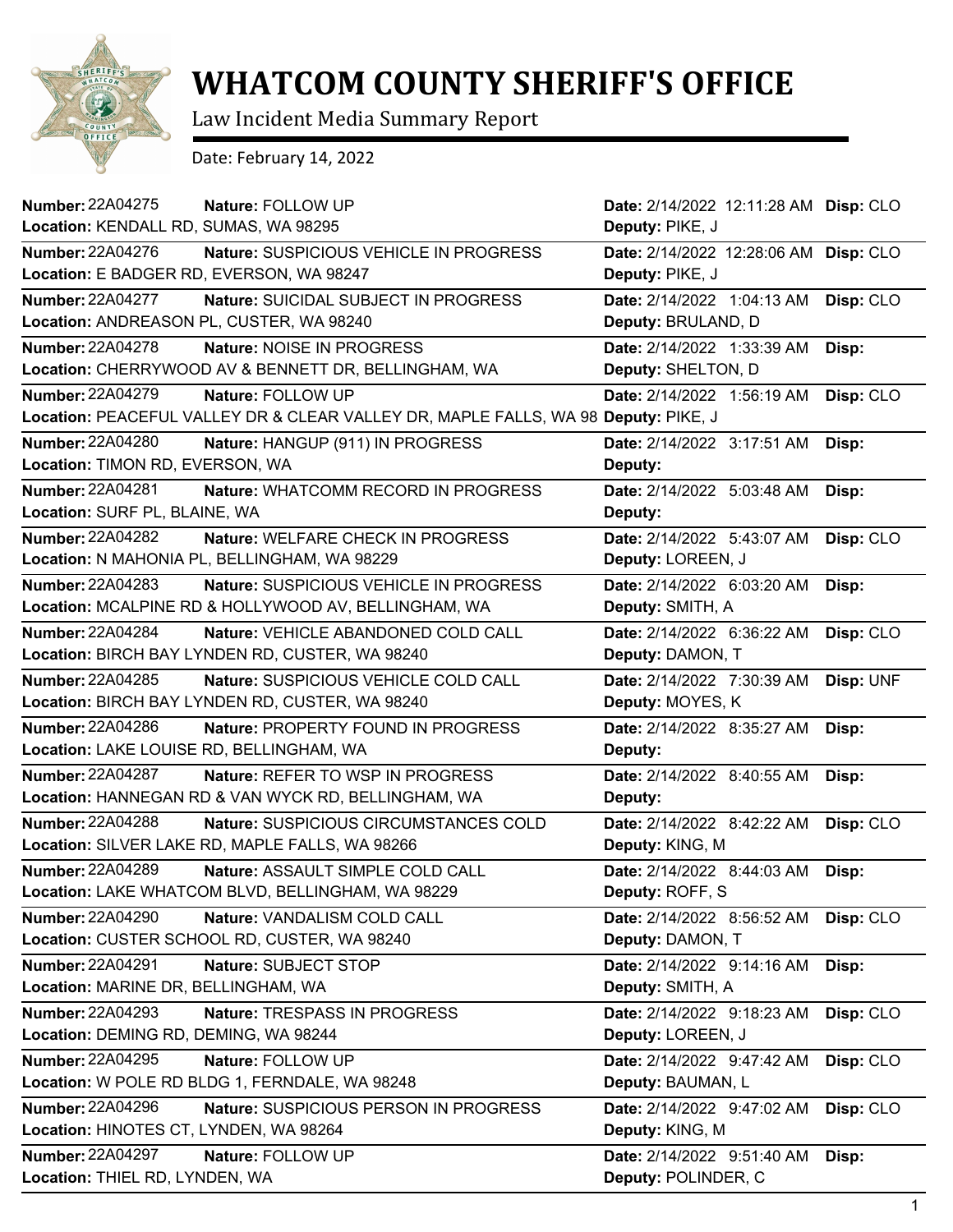| Number: 22A04298                         | Nature: ASSIST CITIZEN IN PROGRESS                 | Date: 2/14/2022 10:03:24 AM Disp: CLO |           |
|------------------------------------------|----------------------------------------------------|---------------------------------------|-----------|
|                                          | Location: GRAND AVE, BELLINGHAM, WA 98225          | Deputy: HEINRICH, C                   |           |
| <b>Number: 22A04299</b>                  | Nature: FOLLOW UP                                  | Date: 2/14/2022 10:08:35 AM Disp: CAA |           |
|                                          | Location: GRAND AVE, BELLINGHAM, WA 98225          | Deputy: HEINRICH, C                   |           |
| Arrested: MORRISON, DUSTIN W.            | Age: 43                                            |                                       |           |
| <b>Offenses: In From Court</b>           |                                                    |                                       |           |
| <b>Number: 22A04300</b>                  | Nature: FOLLOW UP                                  | Date: 2/14/2022 10:24:13 AM Disp: CLO |           |
| Location: CABLE ST, BELLINGHAM, WA 98229 |                                                    | Deputy: BAUMAN, L                     |           |
| <b>Number: 22A04301</b>                  | Nature: WELFARE CHECK IN PROGRESS                  | Date: 2/14/2022 10:35:56 AM Disp:     |           |
| Location: W SMITH RD, BELLINGHAM, WA     |                                                    | Deputy: SMITH, A                      |           |
| Number: 22A04302                         | Nature: HARASSMENT COLD CALL                       | Date: 2/14/2022 10:38:06 AM Disp:     |           |
| Location: PELTIER DR, POINT ROBERTS, WA  |                                                    | Deputy: LEACH, T                      |           |
| Number: 22A04303                         | Nature: TROUBLE W/GUEST IN PROGRESS                | Date: 2/14/2022 10:57:02 AM Disp: CLO |           |
| Location: IVY CT, MAPLE FALLS, WA 98266  |                                                    | Deputy: KING, M                       |           |
| <b>Number: 22A04304</b>                  | Nature: VEHICLE PROWL COLD CALL                    | Date: 2/14/2022 10:56:22 AM Disp: CLO |           |
|                                          | Location: NORTHSHORE RD, BELLINGHAM, WA 98226      | Deputy: BAUMAN, L                     |           |
| <b>Number: 22A04306</b>                  | Nature: LITTERING IN PROGRESS                      | Date: 2/14/2022 11:05:51 AM Disp:     |           |
| Location: SLATER RD, FERNDALE, WA        |                                                    | Deputy:                               |           |
| <b>Number: 22A04311</b>                  | Nature: SEX CRIME NO RAPE COLD CALL                | Date: 2/14/2022 11:41:06 AM Disp:     |           |
| Location: YUKON WAY, FERNDALE, WA 98248  |                                                    | Deputy: DAMON, T                      |           |
| Number: 22A04312                         | Nature: VEHICLE PROWL COLD CALL                    | Date: 2/14/2022 11:43:54 AM Disp: CLO |           |
|                                          | Location: NORTHSHORE RD, BELLINGHAM, WA 98226      | Deputy: BAUMAN, L                     |           |
| Number: 22A04313                         | Nature: TRESPASS IN PROGRESS                       | Date: 2/14/2022 11:43:37 AM Disp: INF |           |
|                                          | Location: N LAKE SAMISH DR, BELLINGHAM, WA 98229   | Deputy: ROFF, S                       |           |
| Number: 22A04314                         | Nature: WELFARE CHECK IN PROGRESS                  | Date: 2/14/2022 11:51:33 AM Disp:     |           |
|                                          | Location: ALDERWOOD AV & MARINE DR, BELLINGHAM, WA | Deputy: BAUMAN, L                     |           |
| <b>Number: 22A04315</b>                  | Nature: WELFARE CHECK IN PROGRESS                  | Date: 2/14/2022 11:55:54 AM Disp:     |           |
|                                          | Location: ALDERWOOD AV & MARINE DR, BELLINGHAM, WA | Deputy:                               |           |
| Number: 22A04316                         | Nature: VEHICLE ABANDONED COLD CALL                | Date: 2/14/2022 12:18:06 PM Disp:     |           |
| Location: PORTAL WAY, BLAINE, WA 98230   |                                                    | Deputy: DAMON, T                      |           |
| Number: 22A04317                         | Nature: WELFARE CHECK IN PROGRESS                  | Date: 2/14/2022 12:25:00 PM Disp:     |           |
| Location: E DOUGLAS AV, BELLINGHAM, WA   |                                                    | Deputy:                               |           |
| Number: 22A04318                         | Nature: REFER TO WSP IN PROGRESS                   | Date: 2/14/2022 12:29:23 PM Disp:     |           |
| Location: MT BAKER HW, EVERSON, WA       |                                                    | Deputy:                               |           |
| Number: 22A04319                         | Nature: ASSIST AGENCY IN PROGRESS                  | Date: 2/14/2022 12:31:41 PM Disp:     |           |
| Location: DAHLBERG RD, FERNDALE, WA      |                                                    | Deputy: BAUMAN, L                     |           |
| Number: 22A04320                         | Nature: REFER TO OTHER AGENCY IN PROGR             | Date: 2/14/2022 12:50:07 PM Disp:     |           |
|                                          | Location: VALLEY HW & RUTSATZ RD, DEMING, WA       | Deputy:                               |           |
| Number: 22A04321                         | Nature: FOLLOW UP                                  | Date: 2/14/2022 1:26:52 PM            | Disp: CLO |
|                                          | Location: ALDERGROVE RD, FERNDALE, WA 98248        | Deputy: DAMON, T                      |           |
| <b>Number: 22A04322</b>                  | Nature: MVA NON BLKING/NON INJURY IN P             | Date: 2/14/2022 1:33:49 PM            | Disp: CLO |
| Location: LINCOLN RD, BLAINE, WA 98230   |                                                    | Deputy: MOYES, K                      |           |
| Number: 22A04324                         | Nature: FOLLOW UP                                  | Date: 2/14/2022 1:50:55 PM            | Disp: CLO |
|                                          | Location: HARKSELL RD, FERNDALE, WA 98248          | Deputy: DAMON, T                      |           |
| <b>Number: 22A04326</b>                  | Nature: ASSIST AGENCY IN PROGRESS                  | Date: 2/14/2022 2:01:23 PM            | Disp: CLO |
|                                          | Location: MITCHELL WAY, BELLINGHAM, WA 98226       | Deputy: STAFFORD, M                   |           |
| <b>Number: 22A04327</b>                  | Nature: CUSTODIAL INTERFERENCE COLD CA             | Date: 2/14/2022 2:02:42 PM            | Disp:     |
| Location: GILMORE RD, EVERSON, WA        |                                                    | Deputy: KING, M                       |           |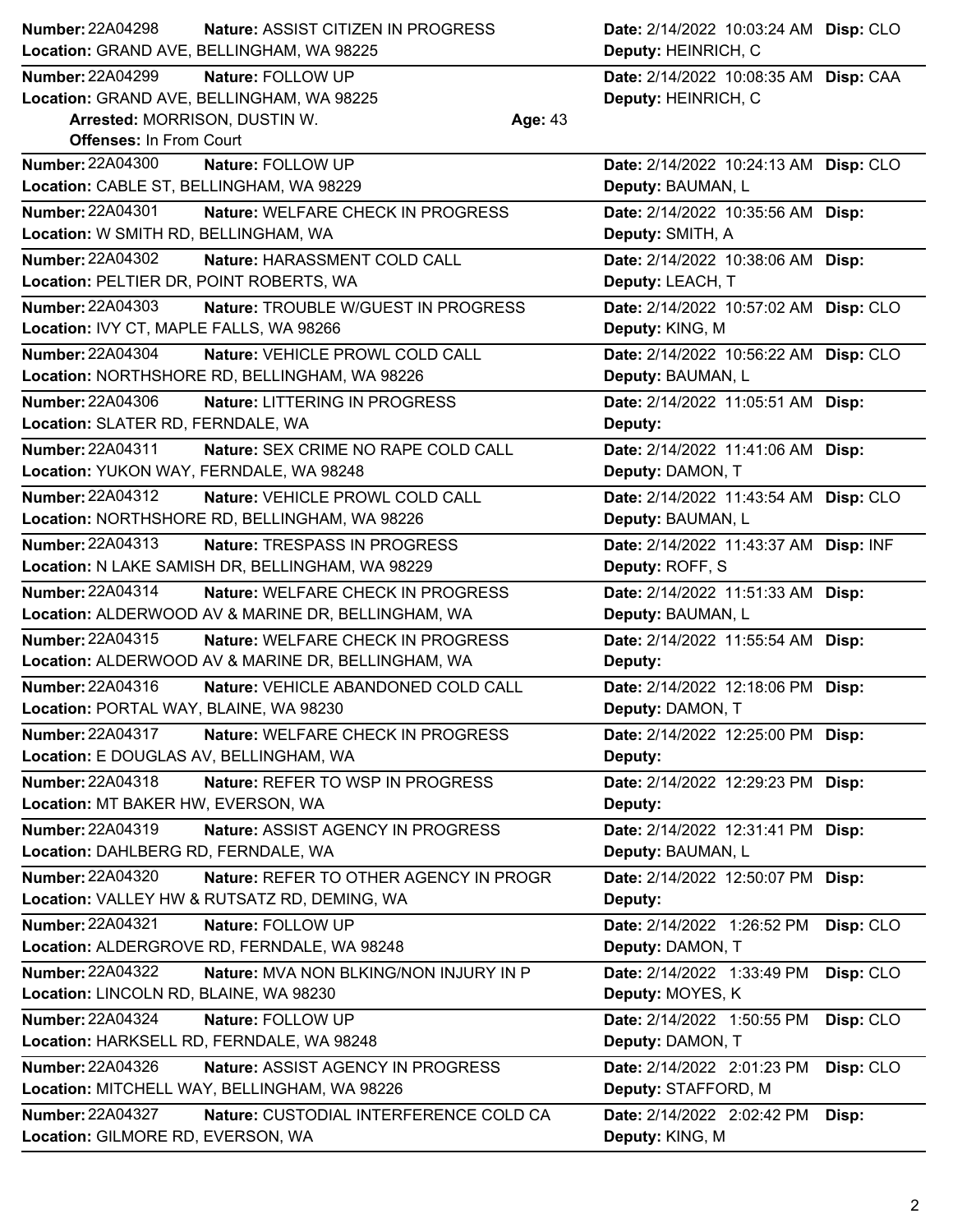| Number: 22A04328<br><b>Nature: REFER TO WSP IN PROGRESS</b>         | Date: 2/14/2022 2:08:33 PM Disp:        |
|---------------------------------------------------------------------|-----------------------------------------|
| Location: GEORGE RD & LAWRENCE RD, WA                               | Deputy:                                 |
| <b>Number: 22A04330</b><br>Nature: ASSIST CITIZEN IN PROGRESS       | Disp: CLO<br>Date: 2/14/2022 2:48:38 PM |
| Location: E SMITH RD, BELLINGHAM, WA 98226                          | Deputy: CONLEE, Z                       |
| <b>Number: 22A04331</b><br>Nature: SUSPICIOUS CIRCUMSTANCES IN PR   | Date: 2/14/2022 2:54:00 PM<br>Disp: CLO |
| Location: GRAND AVE, BELLINGHAM, WA 98225                           | Deputy: HEINRICH, C                     |
| <b>Number: 22A04333</b><br>Nature: ASSIST AGENCY IN PROGRESS        | Date: 2/14/2022 3:00:16 PM<br>Disp:     |
| Location: 2ND ST, BLAINE, WA                                        | Deputy:                                 |
| <b>Number: 22A04334</b><br>Nature: SUSPICIOUS CIRCUMSTANCES IN PR   | Date: 2/14/2022 3:10:33 PM<br>Disp: ACT |
| Location: GRAND AVE, BELLINGHAM, WA 98225                           | Deputy: ROBINSON, S                     |
| Number: 22A04335<br>Nature: SEX CRIME NO RAPE COLD CALL             | Date: 2/14/2022 3:19:36 PM<br>Disp: ACT |
| Location: MOENA DR, BELLINGHAM, WA 98229                            | Deputy: NIELSEN, A                      |
| Number: 22A04336<br>Nature: CIVIL PROBLEM COLD CALL                 | Date: 2/14/2022 3:25:31 PM<br>Disp: CLO |
| Location: FIR LN, MAPLE FALLS, WA 98266                             | Deputy: ANDERS, J                       |
| Number: 22A04337<br>Nature: SUICIDAL SUBJECT IN PROGRESS            | Date: 2/14/2022 3:26:19 PM<br>Disp: CLO |
| Location: ORCHARD DR, FERNDALE, WA 98248                            | Deputy: STAFFORD, M                     |
| <b>Number: 22A04338</b><br>Nature: ASSAULT SIMPLE COLD CALL         | Date: 2/14/2022 3:32:28 PM<br>Disp: CLO |
| Location: NORTHWEST DR, BELLINGHAM, WA 98226                        | Deputy: STAFFORD, M                     |
| Number: 22A04339<br>Nature: WELFARE CHECK IN PROGRESS               | Date: 2/14/2022 3:35:33 PM<br>Disp:     |
| Location: ALM RD, EVERSON, WA                                       | Deputy:                                 |
| Number: 22A04340<br>Nature: ASSIST AGENCY IN PROGRESS               | Disp: CLO<br>Date: 2/14/2022 3:39:16 PM |
| Location: 2ND ST, BLAINE, WA 98230                                  | Deputy: HEYSTEK, L                      |
| <b>Number: 22A04342</b><br>Nature: VEHICLE THEFT COLD CALL          | Date: 2/14/2022 3:54:28 PM<br>Disp: CLO |
| Location: RURAL AVE, BELLINGHAM, WA 98226                           | Deputy: STAFFORD, M                     |
| <b>Number: 22A04343</b><br>Nature: THEFT COLD CALL                  | Date: 2/14/2022 4:11:53 PM<br>Disp: CLO |
| Location: AZURE WAY, MAPLE FALLS, WA 98266                          | Deputy: ANDERS, J                       |
| <b>Number: 22A04344</b><br>Nature: SUSPICIOUS CIRCUMSTANCES COLD    | Date: 2/14/2022 4:35:02 PM<br>Disp: CLO |
| Location: NULLE RD, BELLINGHAM, WA 98229                            | Deputy: NIELSEN, A                      |
| Number: 22A04345<br>Nature: ASSIST CITIZEN IN PROGRESS              | Date: 2/14/2022 4:44:06 PM<br>Disp: CLO |
| Location: OLD GUIDE RD, BELLINGHAM, WA 98226                        | Deputy: HEYSTEK, L                      |
| <b>Number: 22A04347</b><br>Nature: REFER TO OTHER AGENCY IN PROGR   | Date: 2/14/2022 6:49:11 PM Disp:        |
| Location: MT BAKER HW, DEMING, WA                                   | Deputy:                                 |
| Number: 22A04348<br>Nature: MVA NON BLKING/NON INJURY IN P          | Date: 2/14/2022 6:50:43 PM<br>Disp: CLO |
| Location: W KING TUT RD & ALDRICH RD, BELLINGHAM, WA 98226          | Deputy: STAFFORD, M                     |
| <b>Number: 22A04350</b><br>Nature: TRESPASS IN PROGRESS             | Date: 2/14/2022 7:36:45 PM<br>Disp:     |
| Location: FIR LN, MAPLE FALLS, WA                                   | Deputy:                                 |
| Number: 22A04351<br>Nature: MUSIC IN PROGRESS IN PROGRESS           | Date: 2/14/2022 8:09:47 PM<br>Disp: CLO |
| Location: BROWN RD, FERNDALE, WA 98248                              | Deputy: RATAYCZAK, G                    |
| Number: 22A04352<br>Nature: SEX OFFENDER REGISTRATION               | Date: 2/14/2022 8:11:18 PM<br>Disp:     |
| Location: TRAPLINE RD, EVERSON, WA                                  | Deputy: KARB, J                         |
| <b>Number: 22A04353</b><br><b>Nature: SEX OFFENDER REGISTRATION</b> | Date: 2/14/2022 8:32:17 PM<br>Disp:     |
| Location: SOUTH PASS RD, EVERSON, WA                                | Deputy: KARB, J                         |
| <b>Number: 22A04354</b><br>Nature: WATCH FOR IN PROGRESS            | Date: 2/14/2022 8:58:45 PM<br>Disp:     |
| Location: HANNEGAN RD & POLE RD, LYNDEN, WA                         | Deputy:                                 |
| <b>Number: 22A04355</b><br><b>Nature: SEX OFFENDER REGISTRATION</b> | Disp: CLO<br>Date: 2/14/2022 9:05:39 PM |
| Location: TREE TOP LN, FERNDALE, WA 98248                           | Deputy: RATAYCZAK, G                    |
| <b>Number: 22A04356</b><br>Nature: DOMESTIC ORDER VIOL IN PROGRES   | Date: 2/14/2022 9:46:01 PM<br>Disp: ACT |
| Location: FIR LN, MAPLE FALLS, WA 98266                             | Deputy: CONLEE, Z                       |